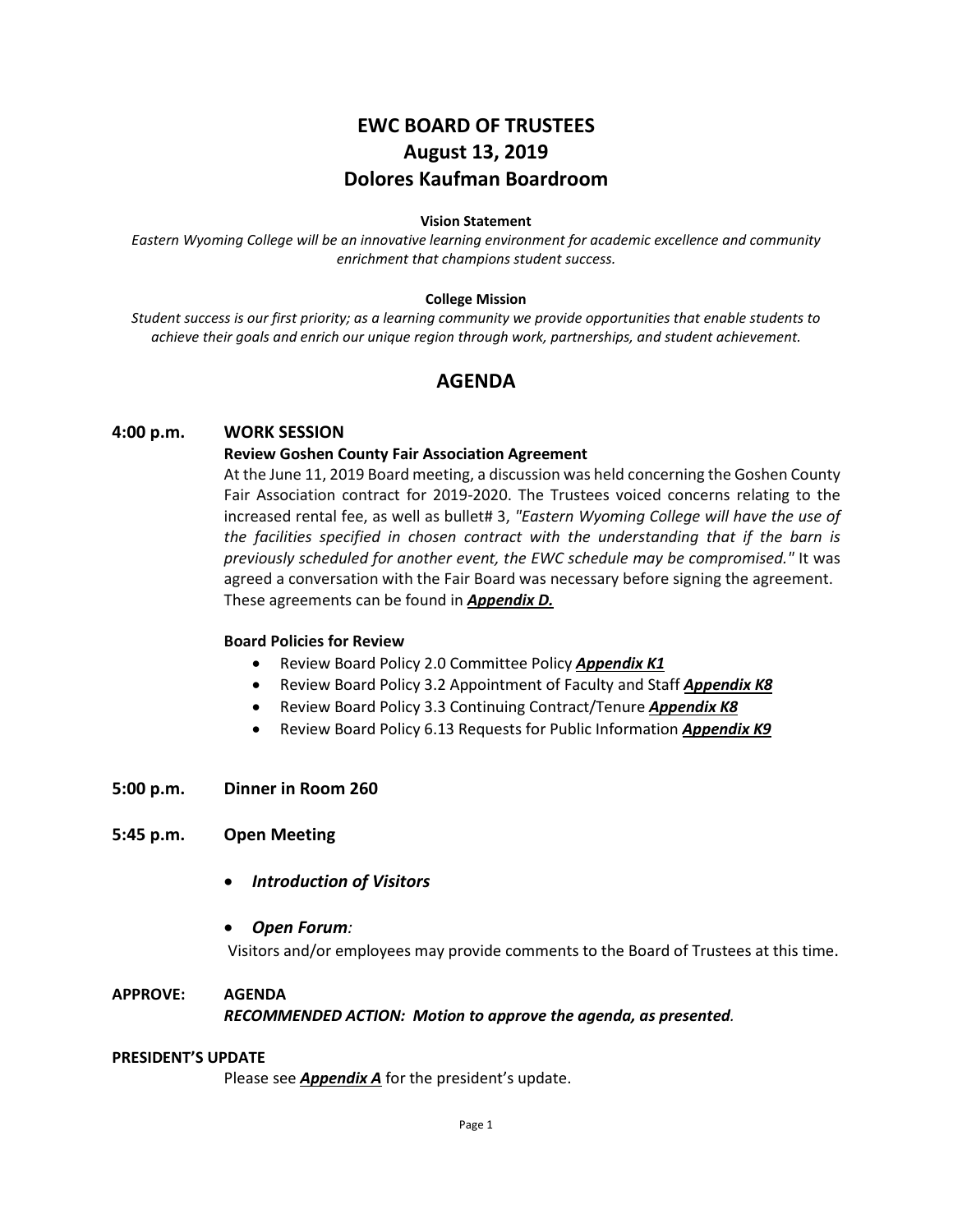- **APPROVE: CONSENT AGENDA -** *Appendix B Trustees, please contact Dr. Travers with any questions prior to the board meeting.*
- **APPROVE: MINUTES FROM July 9, 2019, Board Meeting** *Please see Appendix B1 for the minutes from the July 9, 2019 meeting. Prepared by Sally Watson, Executive Assistant to the President/Board of Trustees*

#### *RECOMMENDED ACTION: Motion to approve the consent agenda, as presented.*

#### **ACTION ITEMS**

**APPROVE: FINANCIAL REPORT:** Please see *Appendix C* for the written financial report. *Prepared by Mr. Kwin Wilkes, Vice President for Administrative Services*

#### *RECOMMENDED ACTION: Motion to approve the financial report, as presented.*

**APPROVE: The template for C***oncurrent and Dual Memorandum of Understanding.* **The purpose of this agreement is to establish a partnership that provides post-secondary opportunities for eligible high school students, specifically concurrent and dual enrollment classes. Additionally, the purpose of this agreement is to define the procedures related to concurrent enrollment of high school students in college classes as defined by Wyoming Statute 21-20-201**. *Appendix E.*

*Prepared by Sally Watson, Executive Assistant to the President/Board of Trustees*

*RECOMMENDED ACTION:* **Motion to approve the template for Concurrent and Dual memorandum of Understanding, as presented.**

**APPROVE: Agreement between Eastern Wyoming College and Torrington Community Hospital (Banner Health) Display Sign Lease for a period of ten years beginning on July 1, 2019.** Please see *Appendix F* for Display Sign Lease Agreement *Prepared by Sally Watson, Executive Assistant to the President/Board of Trustees*

> *RECOMMENDED ACTION: Motion to approve the Agreement between Eastern Wyoming College and Torrington Community Hospital (Banner Health) Display Sign Lease for a period of ten years beginning on July 1, 2019, as presented.*

# **BOARD POLICIES FIRST READING:**

**APPROVE: First Reading revisions on Board Policy 1.7 Complaint or Formal Grievance Policy.** The revised Policy can be found in *Appendix G.* Prepared by Sally Watson, Executive Assistant to the President/Board of Trustees

> *RECOMMENDED ACTION: Motion to approve on First Reading revisions to Board Policy 1.7 Complaint or Formal Grievance Policy, as presented.*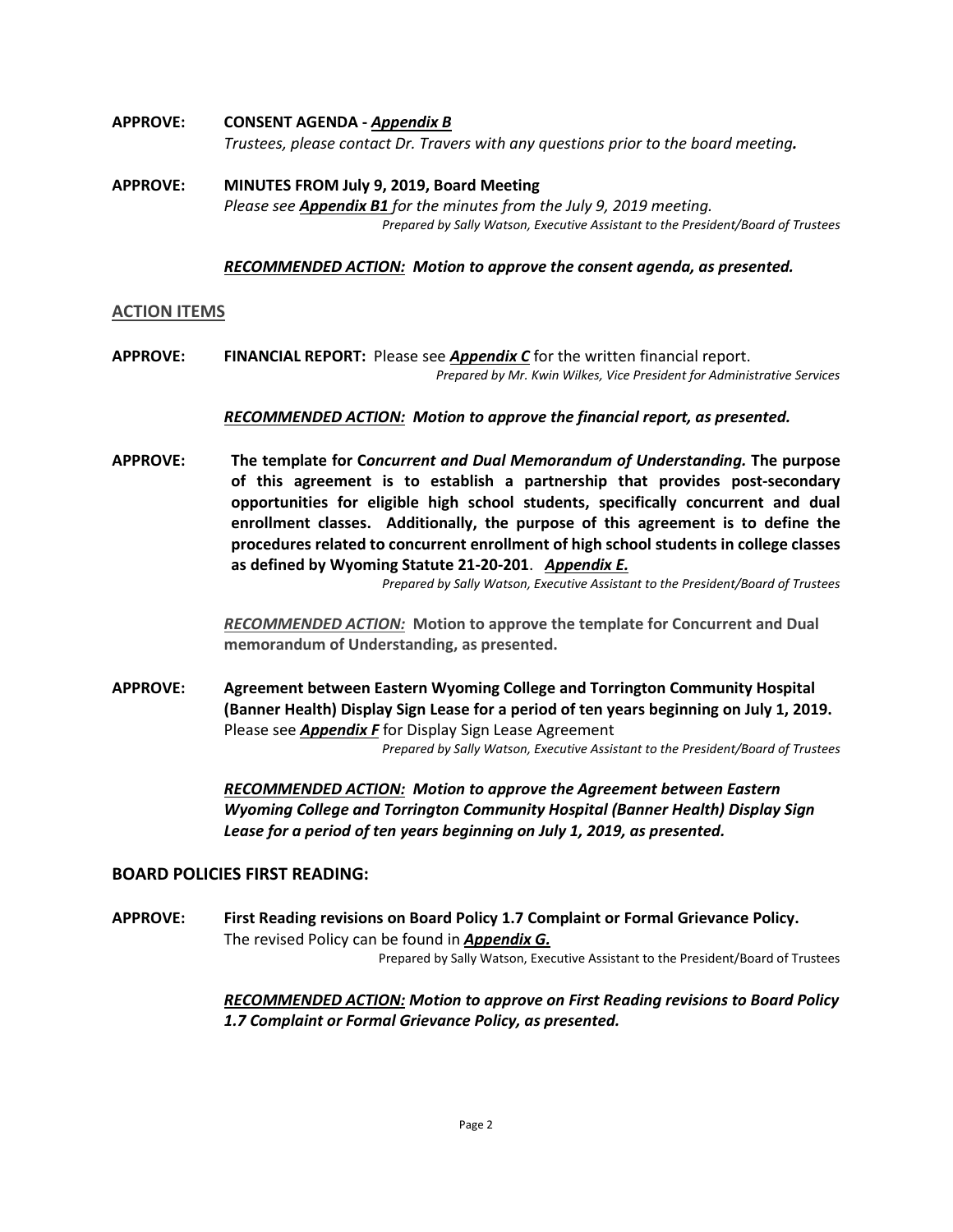**APPROVE: First Reading revisions on Board Policy 2.1 Dean of Faculty/Student Services** The revised Policy can be found in *Appendix H.* Prepared by Sally Watson, Executive Assistant to the President/Board of Trustees

> *RECOMMENDED ACTION: Motion to approve on First Reading revisions to Board Policy 2.1 Dean of Faculty/Student Services, as presented.*

**APPROVE: First Reading revisions to Board Policy 6.8 Procurement Card Policy** The revised Policy can be found in *Appendix I*. Prepared by Sally Watson, Executive Assistant to the President/Board of Trustees

> *RECOMMENDED ACTION: Motion to approve on First Reading revisions to Board Policy 6.8 Procurement Card Policy, as presented.*

**APPROVE: First Reading revisions on Board Policy 2.16 College Budget** The revised Policy can be found in *Appendix J.* Prepared by Sally Watson, Executive Assistant to the President/Board of Trustees

> *RECOMMENDED ACTION: Motion to approve on First Reading revisions to Board Policy 2.16 College Budget, as presented.*

# **PERSONNEL:**

**APPROVE: Appointment of Ms. Callie Allred to the position of College & Career Readiness Center Director.** Prepared by Ms. Crystal Smith, Director of Human Resources

> *RECOMMEMDED ACTION: Motion to approve the appointment of Ms. Callie Allred to the position of College & Career Readiness Center Director, as presented.*

**APPROVE: Appointment of Ms. Katherine Brigham to the position of Cosmetology Instructor.** Prepared by Ms. Crystal Smith, Director of Human Resources

> *RECOMMEMDED ACTION: Motion to approve the appointment of Ms. Katherine Brigham to the position of Cosmetology Instructor, as presented.*

**APPROVE: Appointment of Dr. Debra Ochsner to the position of Dean of Faculty/Student Services. Prepared by Ms. Crystal Smith, Director of Human Resources** 

> *RECOMMEMDED ACTION: Motion to approve the appointment of Dr. Debra Ochsner to the position of Dean of Faculty/Student Services, as presented.*

**APPROVE: Appointment of Ms. Shanna Vargas to the position of Financial Aid/Outreach Specialist.**

Prepared by Ms. Crystal Smith, Director of Human Resources

*RECOMMEMDED ACTION: Motion to approve the appointment of Ms. Shanna Vargas to the position of Financial Aid/Outreach Specialist, as presented.*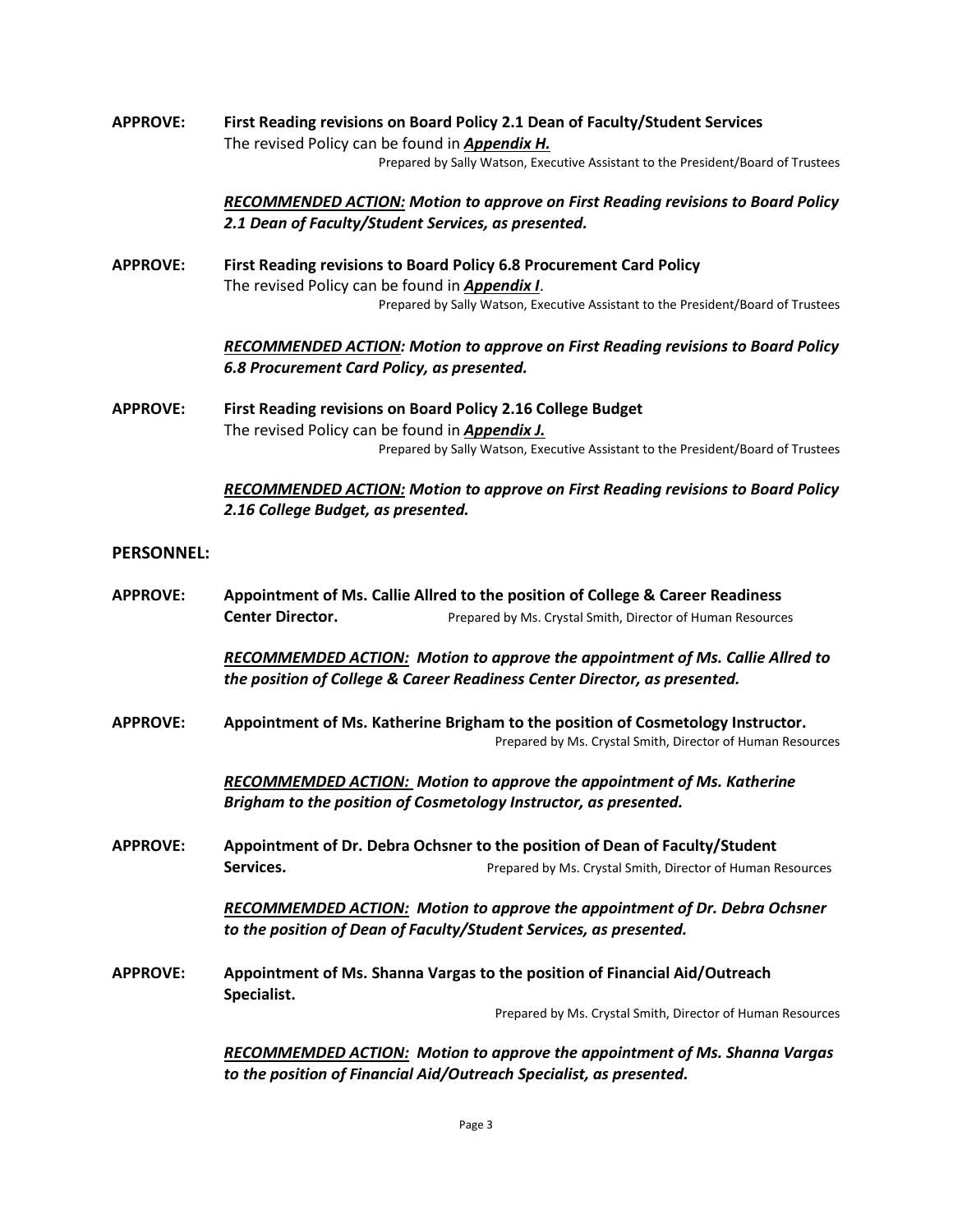# **INFORMATION ITEMS**

# **Student Services Update**:

Please see *Appendix L* for the Student Services update.

*Prepared by Mr. Roger Humphrey, Vice President for Student Services*

# **Academic Services Update:**

Please see *Appendix M* for the Academic Services update.

*Prepared by Dr. Heidi Edmunds, Vice President for Academic Services*

- Adult Education and Literacy Program 2018-2019 End of Year Report Ms. Diane McQueen
- EWC Nursing Program Review, Ms. Suzey Delger

# **Institutional Development Update**:

### Please see *Appendix N* for the Development update.

*Prepared by Mr. John Hansen, Director of Institutional Development*

# **College Relations Update**:

Please see *Appendix O* for the College Relations update.

*Prepared by Ms. Tami Afdahl, Director of College Relations*

### **Human Resources Update**:

Please see *Appendix P* for the HR update.

*Prepared by Ms. Crystal Smith, Human Resources Director*

# **Construction Projects and Major Maintenance Update**:

Please see *Appendix Q* for current construction projects and major maintenance

projects. *Prepared by Mr. Kwin Wilkes, Vice President for Administrative Services and Mr. Keith Jarvis, Director of Physical Plant*

# **Douglas Campus Update**:

Please see *Appendix R* for the Douglas Campus update.

*Prepared by Dr. Margaret Farley, Vice President for Douglas Campus*

# **Staff Alliance Update: No new business in the summer months.**

*Submitted by Ms. Sue Schmidt, Staff Alliance President*

**TRUSTEE TOPICS**

**Executive Session – Personnel**

**RECOMMENDED ACTION**: Motion to approve adjourning to executive session to discuss personnel.

# **Adjournment**.